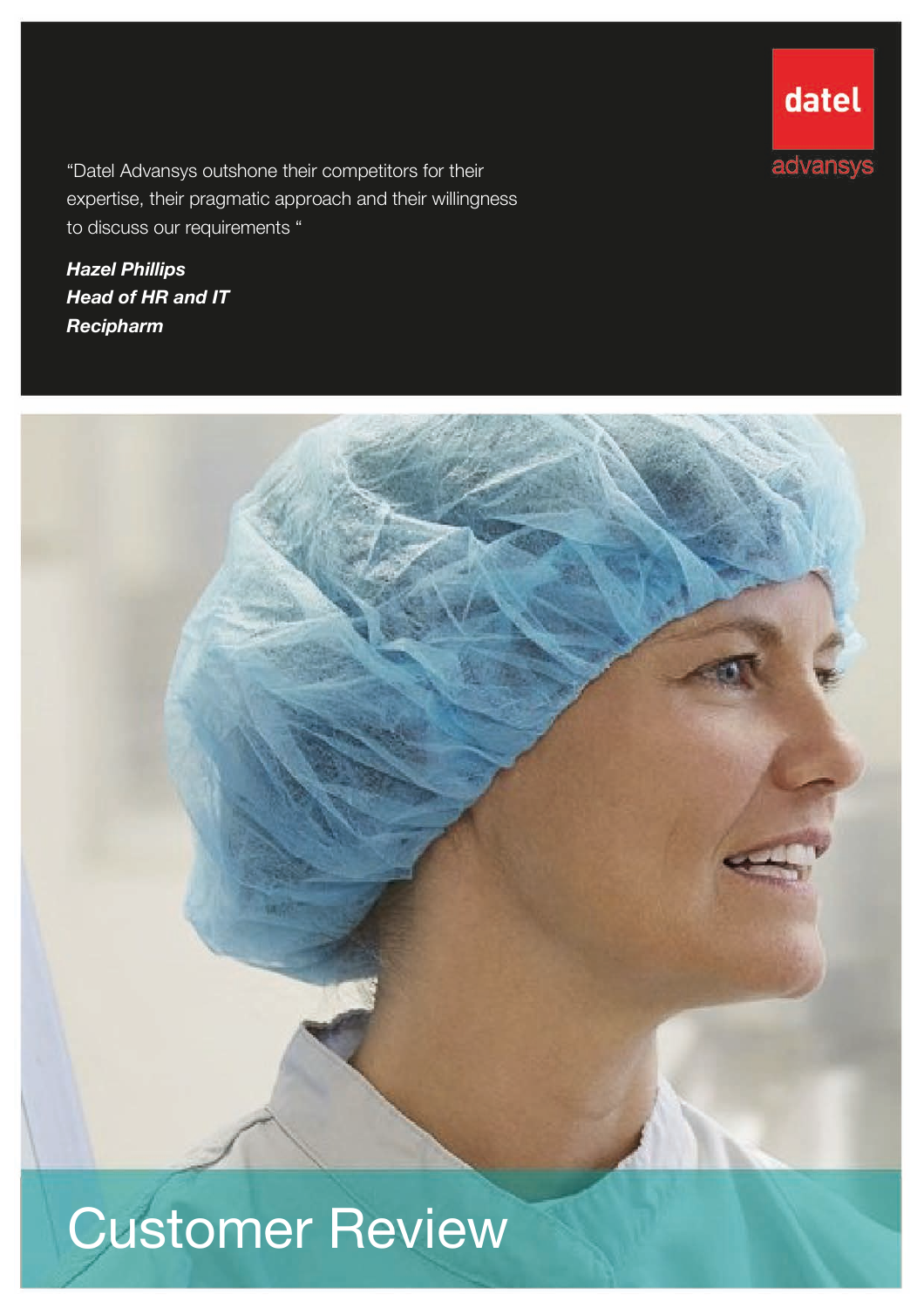

# **Customer Review**

Established in 1995 in Sweden, Recipharm is one of Europe's leading contract development and manufacturing organisations. It supports pharmaceutical companies in taking their products from early development to commercial manufacturing and on throughout the product lifecycle.

The UK subsidiary is based in Ashton-under-Lyne, where it employs around 150 people. Recipharm has established a successful niche in enabling pharmaceutical clients to outsource difficult-tomanufacture products. These are primarily solid dose products such as tablets, but also include creams, ointments, liquids and inhalers.

From the Bardsley Vale site, Hazel Phillips, Head of Human Resources and IT, explains why Recipharm chose Datel Advansys to carry out a major update of its IT infrastructure, which it now monitors and maintains.

*Was there a particular trigger that drove the refresh of your infrastructure, or a growing sense that all wasn't well?*

Both really. We'd understandably made manufacturing the main priority for investment and as a consequence our IT infrastructure was showing its age.

Then, last year, one of our old core switches broke. We really struggled to maintain 'business as usual', as we couldn't access core business applications and systems, such as ERP.

### *It sounds as if this was quite a turning-point.*

While you can just about keep everything going, there's no great impetus for change. But if we didn't know it before, the core switch failure really brought home the criticality of our IT systems and shone the spotlight on our lack of investment to date.

We wanted a long-term solution, not just a short-term fix as it made us realise that without a strategy for proactive monitoring and management, we had no visibility of potential issues or system usage. We would be permanently on the back foot, just waiting for the next disaster to happen – and it would be a case of 'when', not 'if'.

Incidentally, there was a silver lining to this crisis: we were recommended to call in Datel Advansys to get us up and running again. We were impressed by their professionalism and the way in which they didn't just fix the initial problem, but also offered advice on how to avoid a recurrence.

## *What were your criteria in choosing a provider to take on this major project?*

We decided to take a long hard look at how to improve business continuity and disaster recovery. Clearly, our network was badly in need of a refresh.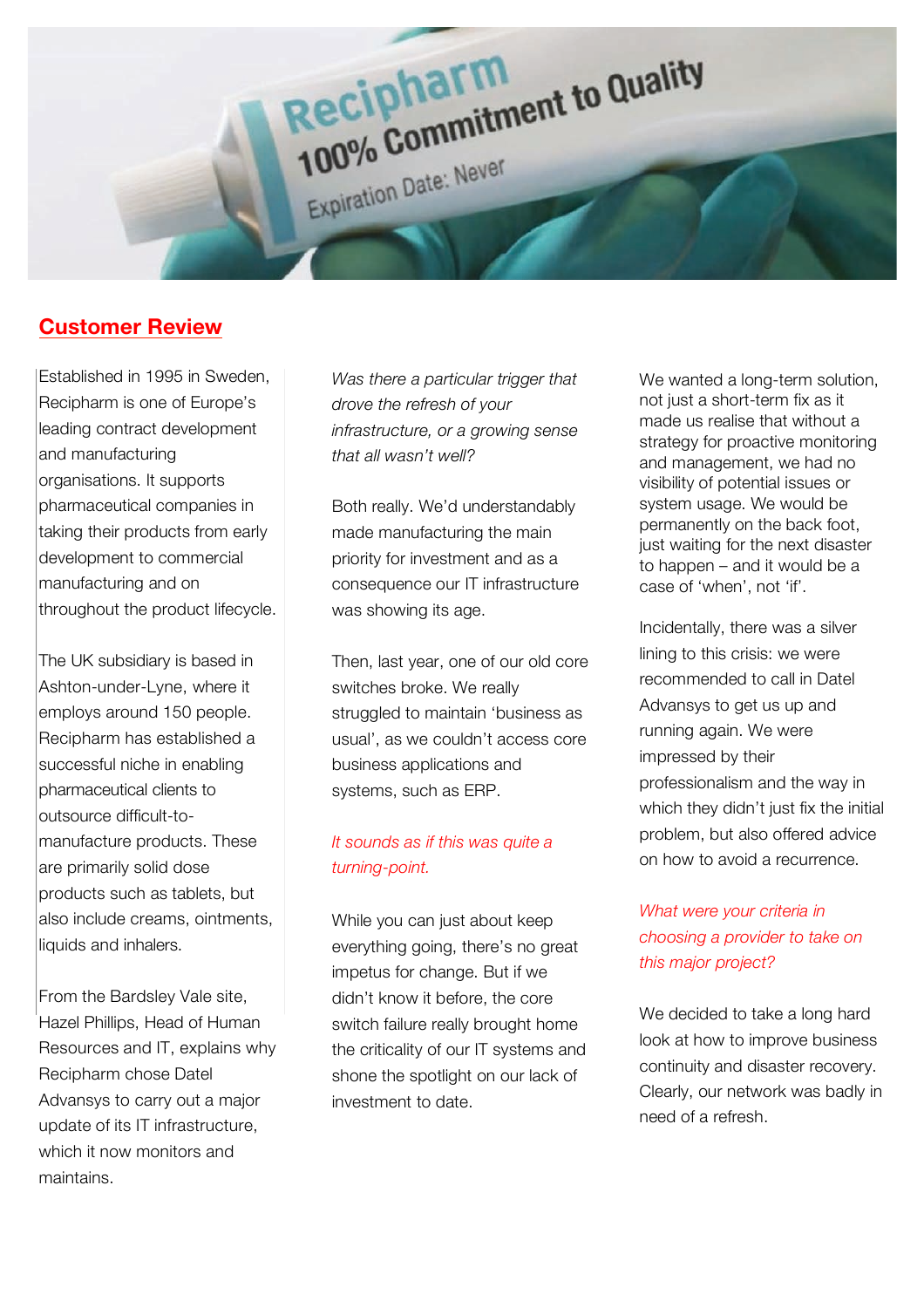

Nowadays both staff and visitors expect to be able to access their email and data across the site, but wireless access was very patchy. We had also embarked on virtualisation, but were not getting the most out of this and it was due for an upgrade.

Once we'd made the decision to upgrade our infrastructure and implement a robust platform for the business, we had to consider our options and choose the right technology provider.

As part of the process, we invited five potential partners to meet with us and discuss our requirements. Each was asked the same questions: What would you propose in terms of the solution and should we keep IT management and support inhouse or outsource it?

Datel Advansys outshone their competitors for their expertise, their pragmatic approach and their willingness to discuss our requirements and share their thoughts on the best way forward, impartially offering different options. They were head and shoulders above the rest and the obvious choice to refresh our infrastructure and help us to build a more resilient business.

I should add that, rather than blinding us with tech talk, Datel Advansys explained everything in plain English, so that we were comfortable in understanding the benefits and implications of their proposals on our business.

#### *What were the main recommendations?*

Datel Advansys submitted a detailed proposal, for what was, in effect, a private cloud whereby we would have greater flexibility to access resources but the data would still be kept on site and therefore remain under our control.

Other recommendations included 'recycling' the existing fibre links between buildings together with the existing switch cabinets located in each of the buildings, but with new high-performance Cisco Catalyst switches, configured with redundancy for resilience. They also advised virtualising all our servers onto a cluster of three new physical servers, with an attached storage area network.

The implementation work took place over a two to three-week period. Throughout, the emphasis was on minimising disruption to

our daily business and it all went swimmingly. For example, the networking side of the project was undertaken over a weekend, so that by the time everyone arrived for work on the Monday it was up and running.

The project was delivered on time and under budget, too, which was a pleasant surprise. Datel Advansys takes a costeffective approach, advising on how we could reduce expenditure without cutting corners on quality.

I mentioned wireless earlier. We now have enhanced wireless access across the whole site. We can pick up our emails on different devices wherever we are, and visitors such as customers, suppliers and members of the board have the convenient, secure access that they have come to expect.

With the money saved on the overall project budget, we're going to implement two more wireless access points to improve coverage in our admin areas.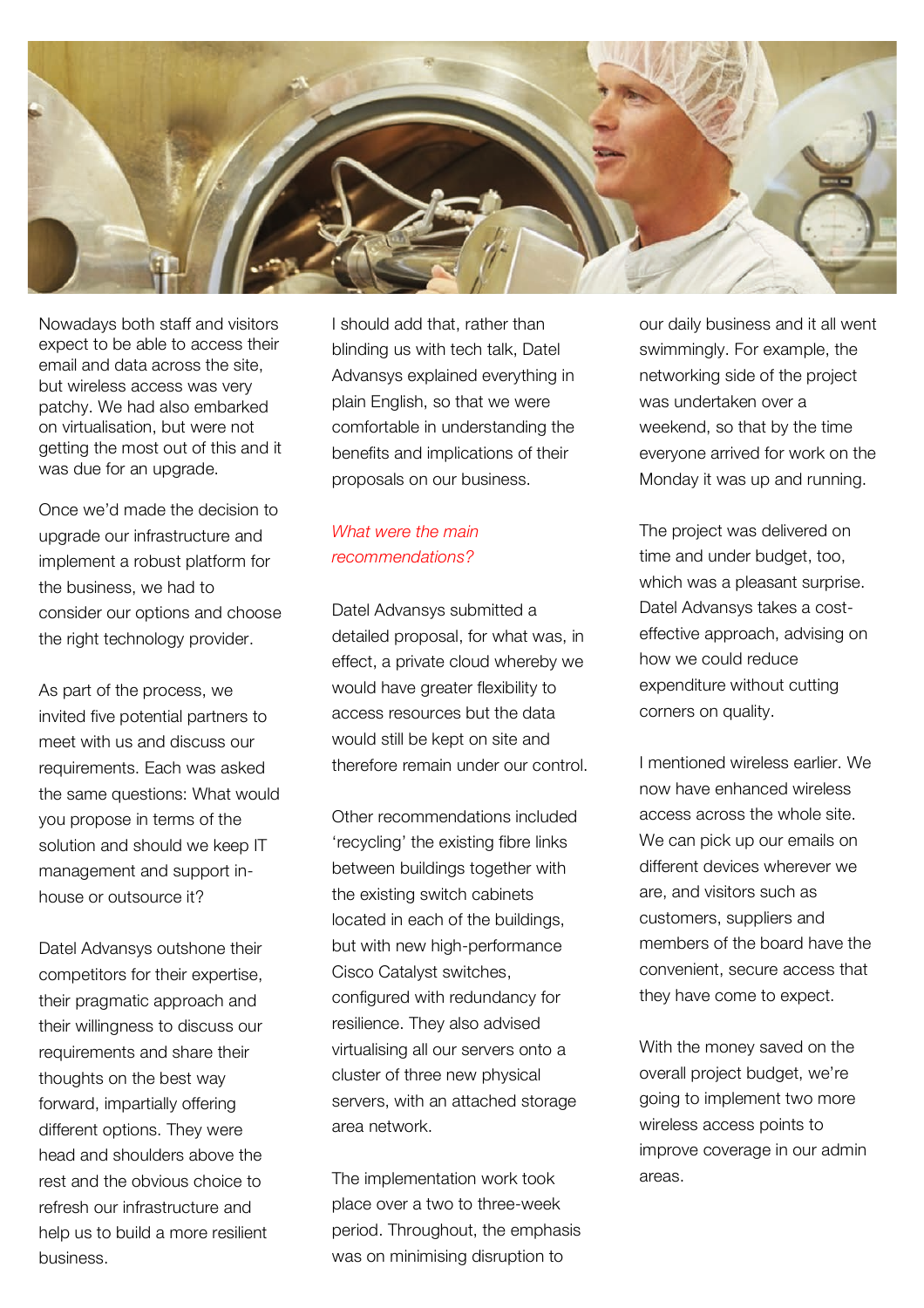

*How has the involvement of Datel Advansys made life easier for you and the IT team?*

We no longer have that constant, nagging feeling of 'what's going to go wrong today?' We have far fewer calls to the IT team and we're no longer fire fighting all the time. Datel Advansys provides automated 24-hour monitoring and, as their team in Warrington starts work at 7 a.m., this means that they can spot and pre-empt any emerging issues before our own working day begins. Basically, they act as the second line of support for our small inhouse IT team.

The Recipharm leadership team now has confidence that our business is much more resilient and less vulnerable to IT failure. We also have a flexible, futureproof platform in place to support our growth and, with Datel Advansys looking after our IT; we can focus on our core business.

Datel Advansys are very approachable. Whatever issues arise, they have met it all before and can fix the problem before it impacts our business.

Through regular contact and meetings with them, we're developing a much more strategic approach to our IT.

That original ad hoc contact when our core switch crashed last year has become a successful working partnership. I feel there's longevity in the relationship and I know Datel Advansys are always there to help us. This brings great peace of mind and I genuinely recommend them.